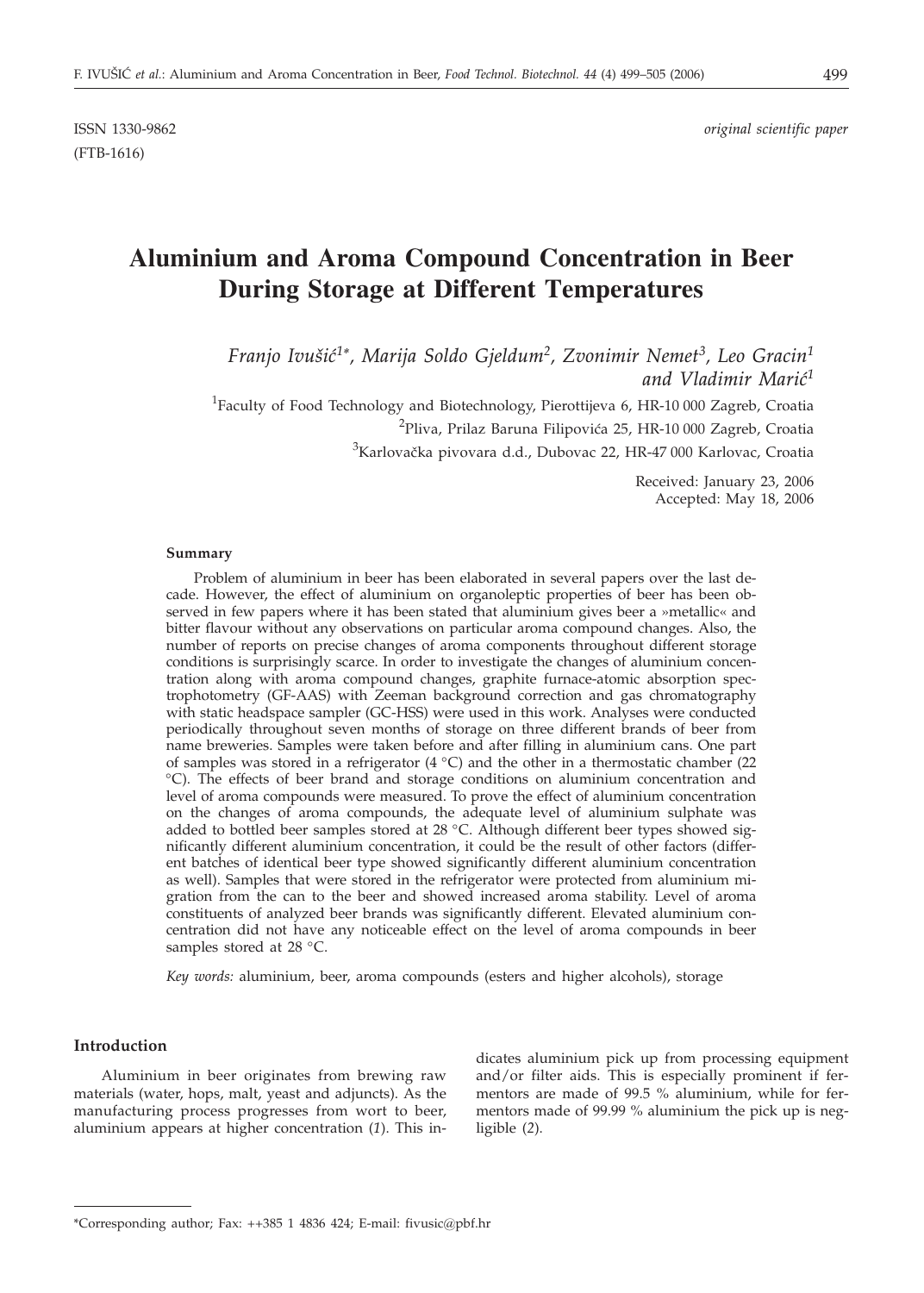Furthermore, after filling the maturated beer into bottles, kegs or cans this process goes on, especially in aluminium cans and kegs.

The process of aluminium corrosion and migration from can to beer has been elaborated over the last decade in several papers. The factors of the main influence are: the type and quality of cans, the type and thickness of protective can coating, pH of the beer, the length of contact between the can and the beer, thermal treatment, storage temperature, and presence of any corrosive substances (*3–6*). Also, it has been concluded that the amount of aluminium in canned beer could not be considered as health hazard (*3,4*). On the other hand, primary packaging material could influence beer quality, aroma and flavour stability, which has been the subject of previous researches (*7,8*).

Although it is well known that dissolved oxygen concentration has decisive influence on beer stability, primary packaging material can facilitate various processes with negative influence on colloidal and/or flavour stability of beer. Beer filled in glass bottles is sensitive to light-struck flavour formation (*9*). Canned beer is protected from the influence of light, but aluminium migration from can to beer could aggravate colloidal and flavour stability (*7*).

Esters and higher alcohols are volatile constituents that form the major part of beer flavour. Mainly the wort composition, fermentation conditions, and yeast strain (*10,11*) influence their production during the brewing process. However, the presence of different esters can have a synergistic effect on the individual flavours, which means that esters can also affect beer flavour well below their individual threshold concentration (*12*). The process of ester formation during beer production is extremely complex and difficult to predict. The decrease in ester concentration is often monitored during beer storage (*13*). However, there are scarce literature data available on flavour changes that take place during beer storage (*8,14–16*). That is particularly true when it comes to flavour changes in relationship to different beer packages. Bellido-Milla *et al*. (*17*) found differences between bottled and caned beer that relate to taste and stability. A trend with storage time for the flavour of all the canned lager samples is to increase in cabbage, watery and metallic characteristics and decrease in fruity, buttery and aromatic ones. Bottled lagers do not show this trend (*8*).

Results of our previous research showed that at the end of storage time in nonpasteurized canned beer samples, presumably *via* the activity of present microorganisms, more expressive can corrosion and aluminium migration were observed compared to pasteurized samples. Pasteurization also contributed to aroma stability during storage, although it changed the original taste of beer (*6*).

The purpose of this work was to determine: (*i*) aluminium concentration in beer (before filling); (*ii*) aluminium migration from can to beer and aroma compound (esters and higher alcohols) changes in canned beer during storage, and (*iii*) possible effects of elevated aluminium ion concentration on aroma compound changes.

## **Materials and Methods**

#### *Samples*

Analyses were conducted periodically throughout seven months of storage on three different brands of beer (A, B and C brand). Brand A was standard lager beer and brands B and C were premium lager beers. One part of samples was withdrawn from Bright Beer Tank (BBT) prior to filling and the other were samples of beer filled in aluminium cans, pasteurized and stored in a refrigerator (4 °C) or in a thermostatic chamber (22 °C). Numbers after letters A, B and C designate package and storage conditions of samples (Table 1).

| Table 1. Plan of experiments |  |
|------------------------------|--|
|------------------------------|--|

| Beer type                                                                   | А           | в     |                |
|-----------------------------------------------------------------------------|-------------|-------|----------------|
| <b>BBT</b> tanks                                                            | 1           | 1     | 1              |
| designation<br>BBT - different batch                                        |             | b     |                |
| Canned beer stored at 4 °C                                                  | 2           |       | $\overline{2}$ |
| Canned beer stored at 22 $^{\circ}$ C                                       | 3           |       | 3              |
| Beer sample<br>Canned beer stored upside down at<br>22 °C                   | d           |       |                |
| Bottled beer with addition of Al or<br>K sulphate stored at 28 $^{\circ}$ C | as or<br>ks |       |                |
| Mash composition – malt/corn grits / $\%$                                   | 70/30       | 90/10 | 100/0          |

To prove the effect of aluminium concentration on aroma compound changes aluminium sulphate was added to brand A beer filled in bottles under anoxic conditions (nitrogen atmosphere). Concentration of the added aluminium was 10 mg/L and that is approximately 50 times higher than the usually found concentration in beer. Samples were designated Aas. For control, potassium sulphate was added to beer from the same batch in the exact manner and samples were designated Aks (Table 1). To eliminate possible sulphate effect, both Aas and Aks samples had equal molar concentration of sulphate. Potassium sulphate was chosen because it is the most ubiquitous metal in beer ranging from 100–265 mg/L (*17*) and could not have significant influence on beer flavour after the addition. Samples were stored in a thermostatic chamber at 28 °C for two weeks.

#### *Procedures*

Prior to aluminium concentration determination, 40 mL of beer were withdrawn from BBT, cans or bottles. Containers and laboratory materials were washed with warm, diluted nitric acid and subsequently rinsed with double distilled water (conductivity= $0.055 \mu$ S/cm). Beer sample was placed in ultrasonic water bath to eliminate carbonation and then 5 mL of degassed beer were diluted to 50 mL with 0.2 % nitric acid (in double distilled water). Afterwards, the sample was placed in the autosampler cup and shortly before Al determination  $20 \mu L$ of the sample were mixed with  $15 \mu L$  of matrix modifier  $[Mg(NO_3)_2, 1 g/L]$  dissolved in double distilled water]. Aluminium concentration was determined by direct injection of  $35 \mu L$  of the sample into a Perkin-Elmer (PE)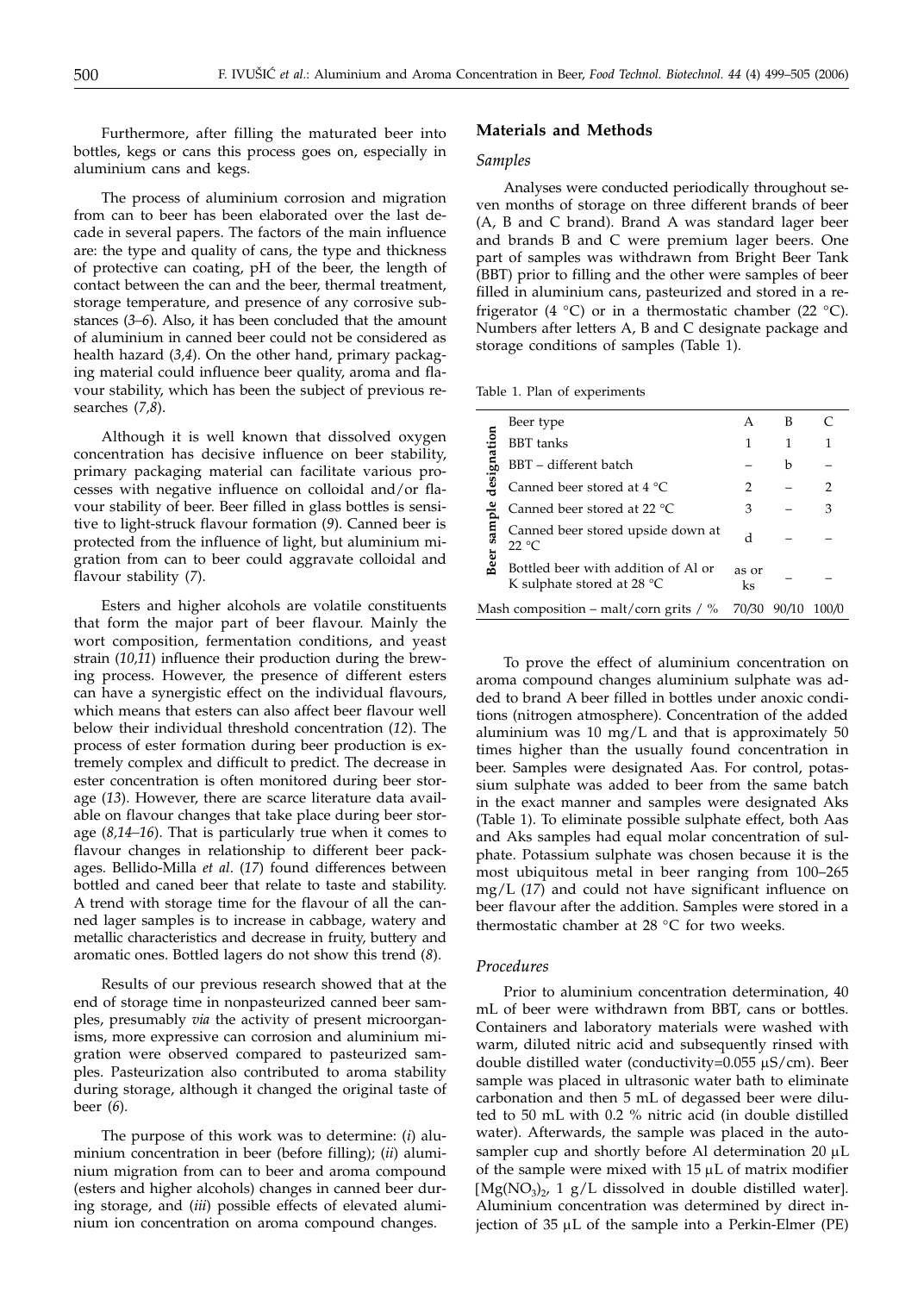model 4110 ZL atomic absorption spectrophotometer with the following equipment (produced by Perkin-Elmer, United States): Zeeman's graphite furnace (PE THGA – System); graphite tubes (PE THGA); autosampler (PE model AS-72); Al hollow cathode lamp (Perkin-Elmer); and software (Perkin-Elmer AAWinLab ver. 2.50).

The concentration of Al present in the beer samples was determined by comparing the absorbance of each sample with that of standards of known concentration. A stock solution of 1000 mg/L aluminium was used as the Al reference standard. Al standards in the concentration range  $0-100 \mu g/L$  were prepared from the stock solution standard by dilution with double distilled water (conductivity= $0.055 \mu S/cm$ ).

The graphite furnace program and other instrumentation conditions were as follows: resonance wavelength, 309.3 nm; slit width, 0.7 nm; lamp current, 25 mA; signal processing parameter, peak-area mode; number of consecutive measurements of the sample, 3; and injection temperature, 20 °C.

The temperature and gas programs are given in Table 2. Measurements with relative standard deviation (RSD) values greater than 10 % among three consecutive measurements of the sample were redone. Some typical values of the RSDs found were between 1.5–5 %. All samples were done in duplicate.

Table 2. The temperature and gas programs of Perkin-Elmer 4110 ZL atomic-absorption spectrophotometer

|                | Temperature Ramp time |    | Hold time | Argon flow<br>mL/min |  |
|----------------|-----------------------|----|-----------|----------------------|--|
| <b>Step</b>    | $\circ$ C             | S  | s         |                      |  |
|                | 110                   |    | 40        | 250                  |  |
|                | 130                   | 15 | 40        | 250                  |  |
| 3              | 1200                  | 10 | 20        | 250                  |  |
| $\overline{4}$ | 2350                  |    | 3         | stop                 |  |
| 5              | 2450                  |    | З         | 250                  |  |

For the determination of beer aroma components, a well-established static headspace method (SHS) was used. Standards of analyzed compounds (isoamyl alcohol, isoamyl acetate, 2-phenyl ethanol, acetaldehyde, ethyl acetate, isobutanol, ethyl decanoate, ethyl hexanoate, 1-propanol, 1-butanol, *n*-amyl alcohol, ethyl octanoate) were of >98 % purity. Analyses were done on a Hewlett-Packard HP 5890 series 2 chromatograph with a split-splitless injector and a FID detector. For the SHS analysis Hewlett-Packard headspace sampler HP 7694 was used. Preliminary qualitative analysis was done by comparison of retention times of standards and corresponding peaks in beer samples. Compounds of interest were resolved on a Stabilwax capillary column  $(30 \text{ m} \times 0.25 \text{ mm})$ ;  $0.25 \mu m$ ) with the following parameters: initial oven temperature was 35 °C for 4 min, then raised at 10 °C/ min to 80 °C, followed by 25 °C/min to 180 °C and by 10 °C/min to 210 °C and then kept for 2.5 min at 210 °C. Samples were injected by means of the headspace sampler in splitless mode (2 min). Injection port temperature was kept at 180 °C, pressure was 68 947 Pa (10 psi) and carrier gas (nitrogen) flow was 3 mL/min. Detector

temperature was 250 °C. A headspace sampler was equipped with a standard 1-mL loop. Carrier gas pressure was 117 210 Pa (17 psi), vial pressure was 48 263 Pa (7 psi) and injection time was 0.2 min. Samples were heated for 20 min at 50 °C. Peak areas of beer samples were measured and expressed in the integrator units (counts). Results of the measurements performed at the beginning (day 1) and after 150 days of storage are given in Results and Discussion.

For the purpose of quantitative analysis (effect of aluminium concentration on the concentration of aroma compounds), calibration of gas chromatograph was performed. Calibration samples were prepared using ethanol-free beer with the addition of internal standard (*n*- -amyl alcohol, final concentration was 28.7 mg/L after the addition). Eighteen calibration samples were divided into six groups. Each group was further prepared by the addition of different amounts of compounds of interest (isoamyl alcohol, isoamyl acetate, 2-phenyl ethanol, acetaldehyde, ethyl acetate, isobutanol, ethyl decanoate, ethyl hexanoate, 1-propanol, 1-butanol, ethyl octanoate), with the exemption of the first group (without the addition). Concentration range of the compounds of interest was calculated using literature data (*18*). Finally, calibration was performed using software ChemStation 1990–2000. Experimental samples were done in triplicate according to the above-mentioned procedure.

Thickness of the internal lacquer layer of the can was determined by metallographic analysis. Can samples were covered with two-component mixture (liquid and powder) Durofix 2-Kit. Samples were further prepared by polishing (polishing device Pedenin 2, Struers). Pictures of lacquer layer were obtained using Microscope Olympus BH2-UMA. Pictures were digitized using CCD camera. Thickness of the internal lacquer layer was determined by direct measurement on IMAGE monitor using software LECO 2001 ver. 1.09.

## **Results and Discussion**

## *Effect of beer brand on the concentration of aluminium*

Initial aluminium concentrations in three beer brands were determined in nonpasteurized samples from BBT before filling and are presented in Fig. 1. It is obvious



**Fig. 1.** Comparison of aluminium concentration in three beer brands (A, B and C) determined in nonpasteurized samples from BBT before filling (B1b=different batch of the beer brand B)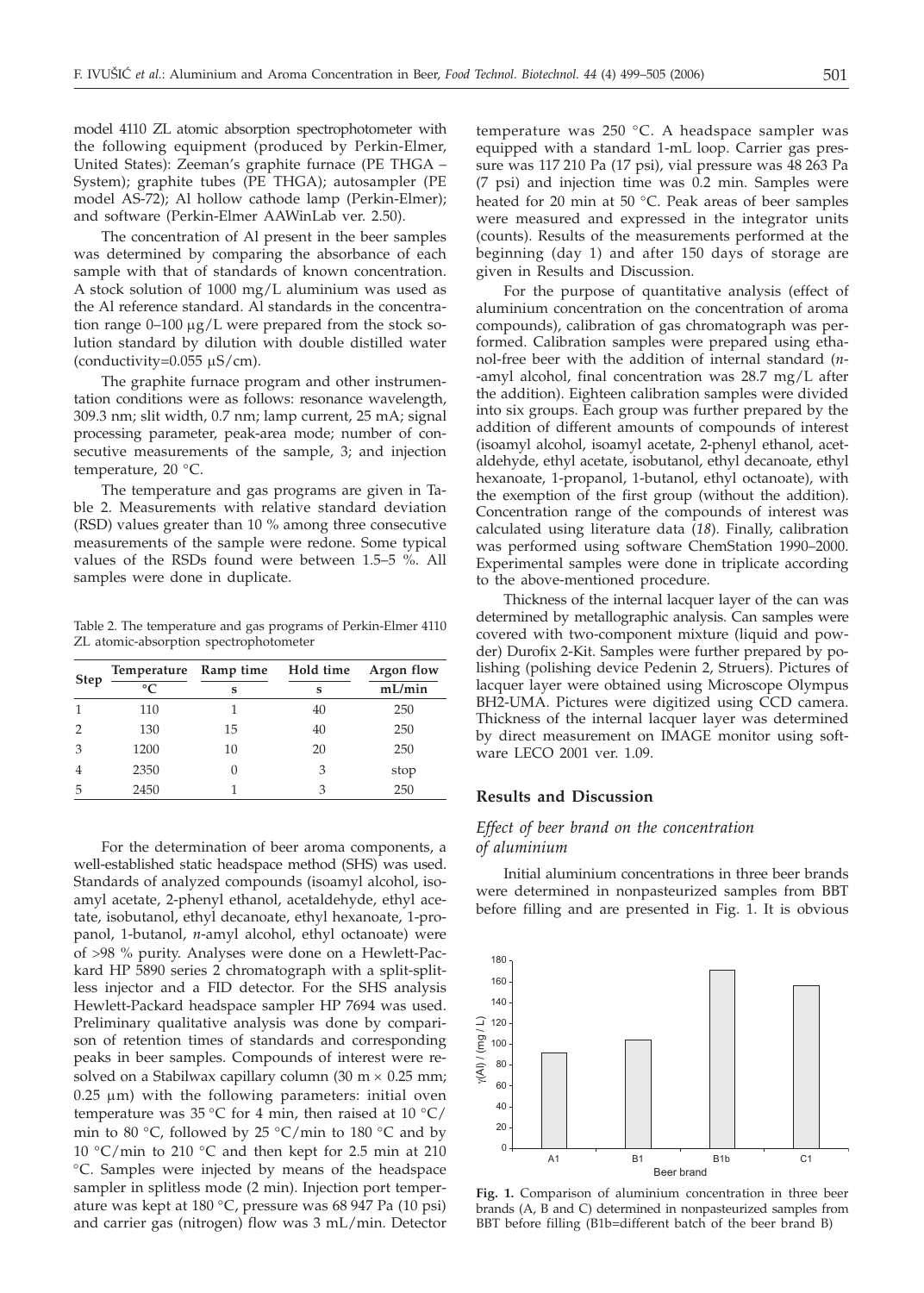that the analyzed beers differ significantly regarding aluminium concentration, which is mainly influenced by various raw materials and technological processes employed for beer production.

The highest aluminium concentration  $(171 \mu g/L)$  was found in samples of premium beer brand (B1b) and the lowest (92  $\mu$ g/L) in samples of standard lager beer (A1). It is worthwhile to notice that the same beer brands (B1 and B1b) from different batches could differ considerably regarding aluminium concentration. Thus, the range of determined aluminium concentrations was between 92–  $171 \mu g/L$ , which is in agreement with the published data. These data, a result of many different beer brand analyses, show that aluminium concentration ranges from 50–  $220 \mu g/L$  (19) and  $20-505 \mu g/L$  (3). Our results just confirm that aluminium concentration in finished (clarified) beer differs among samples of different brands and also among samples of the same brand (different batch) because aluminium in beer is derived from various raw materials, equipment and brewing processes (*4*). It is obvious that premium beer produced exclusively from malt (C) or with small addition of adjunct such as corn grists (B) contains more aluminium when compared to standard lager beer (A) produced from 30 % or even more adjuncts in a grist. Therefore, malt is probably the main source of aluminium in clarified beer before filling, which is in agreement with results of Viñas *et al.* (*1*). However, the ingredient with potentially highest Al concentration is hop, but due to its broad range of aluminium concentration of 0.05–150 mg/kg according to Sharpe and Williams (*3*) and small mass contribution in beer making, it cannot be regarded as the main aluminium source in beer. Mashing liquor, on the other hand, contains less than 50  $\mu$ g/L aluminium but is certainly a significant source of aluminium in beer before filling. Differences between two samples of the same beer brand (B1 and B1b) may be related to different batches of grist, the origin of used malt and hop and dose rate of diatomaceous earth during beer filtration.

# *Effect of storage temperature on the concentration of aluminium*

Regarding the fact that beer filled in cans always undergoes pasteurization to prolong biological stability, Figs. 2–4 show the results of storage temperature effect (4 and 22  $^{\circ}$ C) on the changes of aluminium concentration in beer. Pasteurized samples of beer A and beer C were monitored. Samples stored in refrigerator showed aluminium »pick up« during the first 70 days of storage (Fig. 2). After that, aluminium concentration is lower probably due to sedimentation of cold beer haze, which is formed as a result of can corrosion progress (*7*). Therefore, it was not possible to conclude that aluminium migration from the can actually took place in cold stored samples (low correlation coefficient:  $R^2$ =0.0011). On the other hand, samples stored in thermostatic chamber at 22 °C showed constant aluminium pick up from day 34 to the end of the storage (significant correlation coefficient:  $R^2=0.9031$ ). Total aluminium migration from can to beer (A3) (difference between fresh filled and stored beer) was  $336 \mu g/L$ (0–202 day). Medium aluminium concentration for A3 samples was 289 and for A2 samples 231  $\mu$ g/L.

Results shown in Fig. 3 are similar to the results in Fig. 2. In cold stored samples aluminium migration was not established (low correlation coefficient:  $R^2=0.1677$ ). Samples stored at 22 °C showed higher aluminium concentration after 70 days of storage, and the determined values were 2–3 times higher than in the refrigerator. Total aluminium migration from can to beer (A3d) was 319  $\mu$ g/L (0–150 days). Medium aluminium concentration for A3d samples was  $288$  and for A2d samples  $187 \mu g/L$ . Obviously, upside down storage had minor influence on



**Fig. 2.** Comparison of aluminium concentration changes in standard lager beer samples during storage at 4 (A2) and 22  $^{\circ}$ C (A3)



**Fig. 3.** Comparison of aluminium concentration changes in upside down stored cans of standard lager beer at 4 (A2d) and 22  $°C$  (A3d)



**Fig. 4.** Comparison of aluminium concentration changes in premium beer samples during storage at 4 (C2) and 22  $^{\circ}$ C (C3)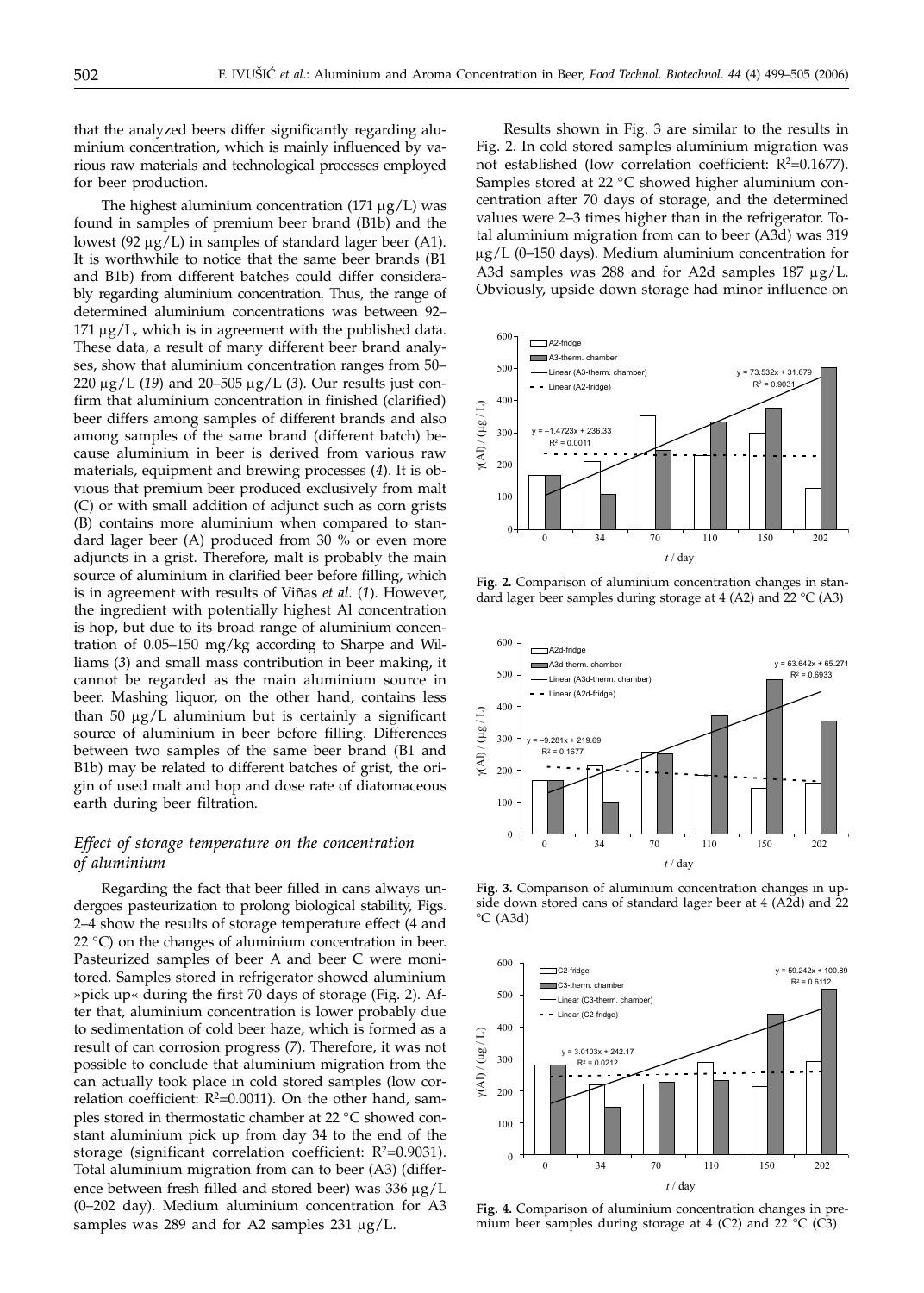aluminium migration dynamics compared to »normal« storage. It was assumed that during upside down storage more prominent migration could occur due to the fact that beer is in contact with the edges of the can body and its lid on which more corrosion points could arise (*20*). Nevertheless, further metallographic analysis showed that internal lacquer layer is thicker on the top lid of the can (3–4 times), so it could be assumed that the edges of the can were more protected than the rest of the can.

Aluminium concentrations of refrigerated samples were not significantly affected by the time of storage, so aluminium migration was not established either (low correlation coefficient:  $R^2=0.0212$ ; see Fig. 4). Warm stored samples showed an increase of aluminium concentration only after 110 days of storage. After that point migration is more prominent and on the last day of storage it was  $238 \mu g/L$  (0–202 days). Medium aluminium concentration for C3 samples was 308 and for C2 samples  $253 \mu g/L$ .

Generally, temperature of storage influenced aluminium migration from can to beer, which confirms the published results by [eruga *et al.* (*4*) and Vela *et al.* (*5*).

# *Effect of beer brand on the concentration of aroma compounds*

Aroma constituents of beer samples (A1 and C1) before pasteurization, filling and storage are shown in Fig. 5. Concentration of aroma constituents of these two brands was significantly different. Compounds whose concentration was almost the same in both beers were isobutanol and ethyl octanoate. In beer C higher amounts of 1-propanol, isoamyl alcohol and 2-phenyl ethanol were measured, and acetaldehyde concentration was bellow the limit of detection. In standard lager beer (A) considerably higher values of ethyl acetate, isoamyl acetate, acetaldehyde, ethyl hexanoate and ethyl decanoate were observed. Higher amounts of these compounds can contribute to the unacceptable beer aroma and taste (*21*,*22*). Although in this experiment aroma compounds were not quantified, it was assumed that these fresh beer samples did not contain any undesirable components and »offflavours«. Standard lager beer (A) contained more constituents which are regarded extremely undesirable if present at higher levels (*i.e.* ethyl acetate and acetaldehyde). Isoamyl acetate (banana-like aroma) was higher in standard lager beer, and 2-phenyl ethanol (rose-like aroma) in premium beer (C). Differences in aroma constituents can be influenced by different grist composition (malt, corn grits), fermentation conditions (temperature profile, yeast strain) and maturation time. These results are to some extent comparable with the data published by Derdelinckx *et al.* (*23*). They found that beers of the same type (special bottle-refermented beers) could differ both organoleptically and analytically.

## *Effect of storage temperature on the concentration of aroma compounds*

Qualitative comparison of aroma compound changes in pasteurized samples of premium A beer stored at 4  $\rm{°C}$  (A2) and 22  $\rm{°C}$  (A3) is given in Fig. 6. After 150 days



**Fig. 5.** Comparison of qualitative aroma compound content in standard lager (A) and premium beer (C) samples before filling  $(dav<sub>0</sub>)$ 

a) Compounds with lower peak area

b) Compounds with higher peak area



**Fig. 6.** Qualitative comparison of aroma compound changes in samples of standard lager A beer stored at  $4 \,^{\circ}C$  (A2) and 22  $^{\circ}C$ (A3) (day 0 and day 150)

a) Compounds with lower peak area

b) Compounds with higher peak area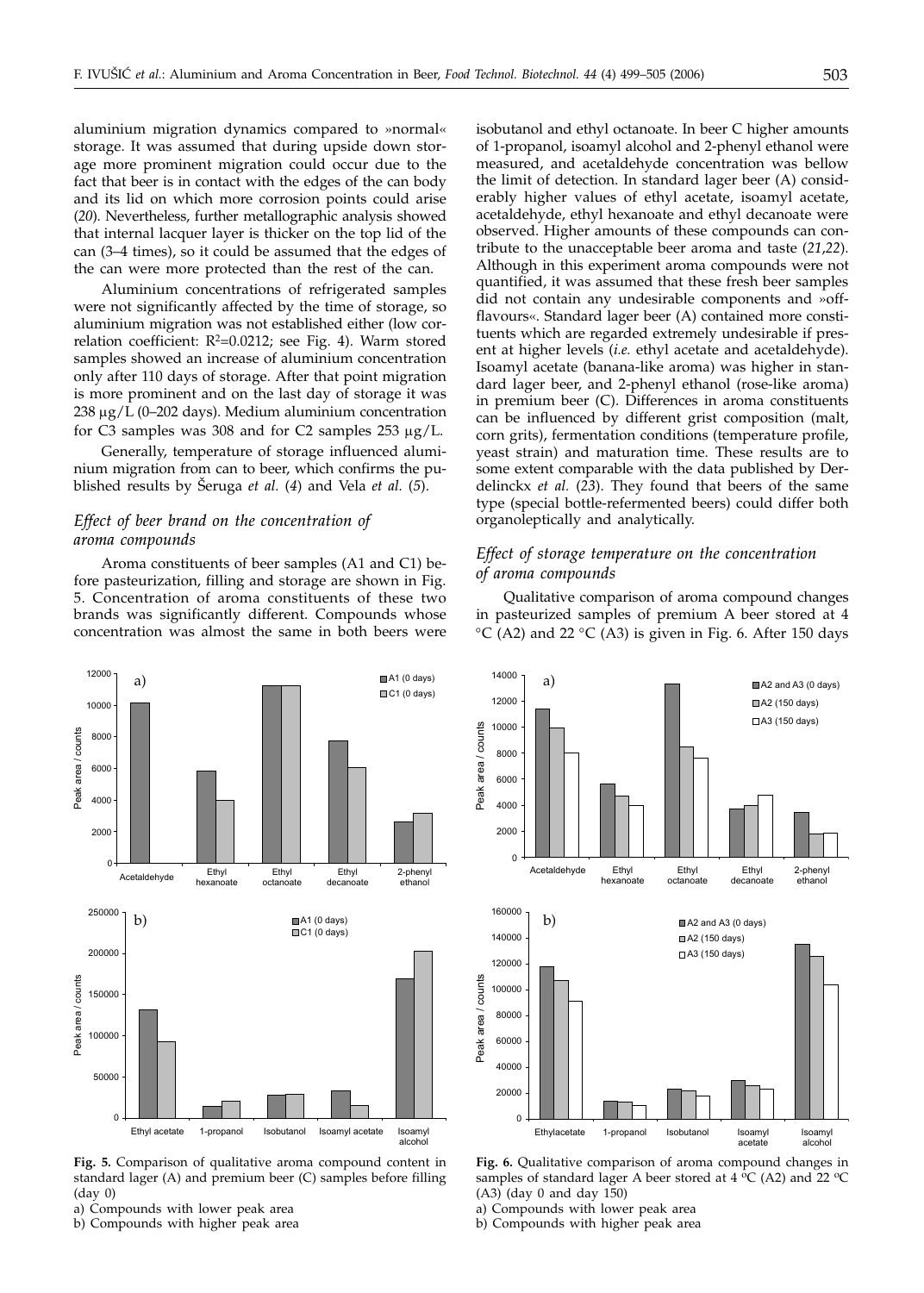of storage it was clear that samples stored in the refrigerator contained higher levels of all analyzed aroma compounds, with the exception of ethyl decanoate, in comparison with samples stored at 22 °C. Concentration of 2-phenyl ethanol after 150 days of storage was similar. Difference in the concentration of aroma constituents was more expressive for the following compounds: ethyl hexanoate, ethyl octanoate, ethyl acetate and isoamyl alcohol, while for other compounds the difference was negligible. Analyzed samples showed certain aroma stability, which was more expressed for samples stored in the refrigerator. It is worthwhile noticing that pasteurization contributes to aroma stability during storage, but also changes the original taste of beer (*6*).

# *Effect of aluminium concentration in beer on the concentration of aroma compounds*

To determine the effect of aluminium on beer aroma compounds, aluminium sulphate was added to samples of beer A (Aas). Beer A with the addition of potassium sulphate (Aks) served as control. Samples were stored in brown glass bottles closed by crown corks. Fig. 7 shows the comparison of quantified aroma compounds in these beers. Before analysis samples were stored in thermostatic chamber (28 °C) for two weeks. Differences among the determined aroma constituents in the samples were minor and hardly recognizable, with 1-butanol (10.5 %)



**Fig. 7.** Comparison of quantified aroma constituents in Aas beer samples (addition of aluminium sulphate) and in control samples Aks (addition of potassium sulphate)

a) Compounds with higher concentration range (more than 2 mg/L) b) Compounds with lower concentration range (up to 2 mg/L)

and isoamyl alcohol (4.3 %) as the most expressive. Therefore, the added aluminium (10 mg/L) did not have a significant influence on the changes of the quantity of the analyzed compounds during 2 weeks of storage. Aluminium concentration in the beer with added aluminium sulphate exceeded approximately 20–100 times the usual aluminium concentration in bottled beer, which is around 100–540 mg/L (*4*). Böröcz-Szabó (*24*) found that the addition of as little as 0.25 mg/L iron in form of chloride or sulphate to the beer caused some assessors to find the samples worse in flavour and taste than the control. When 0.5 mg/L was added, a significant difference was found. The threshold value of sensorially detectable aluminium contamination in beer originating from the added aluminium salts is substantially higher than with Fe2+ or Fe3+ (*24*). In contrast, aluminium contamination of beer, as a product of can corrosion, is similar to iron contamination detectable at a much lower concentration. However, the same author found that both the added aluminium salts (KAl(SO<sub>4</sub>)<sub>2</sub>·12 H<sub>2</sub>O, Al<sub>2</sub>(SO<sub>4</sub>)<sub>3</sub>·18 H<sub>2</sub>O and  $AlCl<sub>3</sub>$ ) and aluminium corroded in the beer changed the original taste of beer to give a product of totally different taste (*7*). Therefore, it could be assumed that in this work the added aluminium also had some effect on the sensory properties of beer. Maybe increased aluminium concentration influenced the change of other aroma compounds, not measured in this work. It is possible that carbonyl compounds, even in very small concentrations (in  $\mu$ g/L), deteriorate sensory perception of beer, and aluminium itself as cation has an effect on beer aroma perception. Influence of aluminium on sensory properties of beer has not yet been fully elucidated, but it is obvious that aluminium vessels in contact with beer have to be well coated to protect the quality of beer.

### **Conclusions**

Aluminium concentration in beer prior to can filling depends on beer type, namely on raw materials used for brewing. Premium beers manufactured from barley malt (C) or premium beers from barley malt and small concentration of adjuncts (corn grits) (B) contain more aluminium in comparison with standard lager beer (A) manufactured from malt and more adjuncts in grist. Aluminium concentration changes in canned beer depend on storage temperature. Storage in the refrigerator protects against aluminium migration from the can, while storage at 22 °C facilitates aluminium migration from can to beer. Likewise, aroma stability is more expressed in cold stored beer. Concentration of aroma constituents of analyzed beer brands was significantly different. In premium beer higher levels of 1-propanol, isoamyl alcohol and 2-phenyl ethanol were observed. Standard lager beer contained higher concentration of constituents regarded as undesirable if present in extremely high amounts. Addition of aluminium sulphate in beer had no effect on concentrations of analyzed aroma compounds.

#### **References**

*1.* P. Viñas, N. Aguinaga, I. López-García, M. Hernández- -Córdoba, Determination of cadmium, aluminium, and